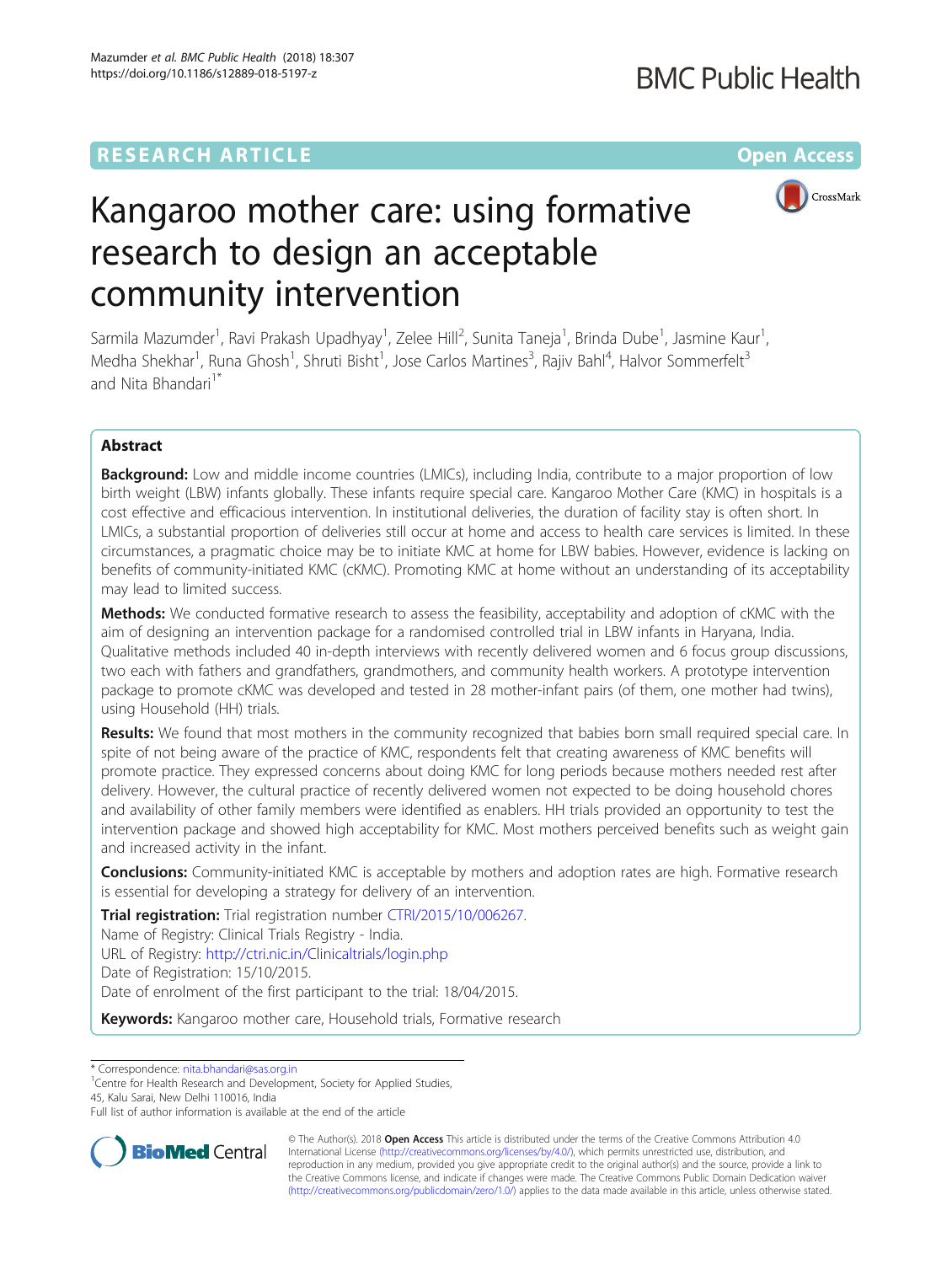## Key messages

- 1. Community-initiated KMC acceptable by mothers; adoption rates are high
- 2. Formative research essential for developing a strategy for delivery of an intervention
- 3. Household trials are a useful way to test acceptability of KMC

## Background

Every year, around 15 million infants weighing less than 2500 g are born, most of them in low and middle income countries [[1](#page-10-0)]. These low birth weight (LBW) infants are at increased risk of growth retardation, infections, developmental delay and death during infancy and childhood [[2](#page-10-0)–[5\]](#page-10-0). Many of the families in whom these LBW infants are born do not have access to or cannot afford the cost of conventional neonatal care that includes the use of incubators and skilled personnel [\[6](#page-10-0)–[8\]](#page-10-0). Kangaroo Mother Care (KMC) was developed over 30 years ago in response to constraints of access and affordability, and has subsequently been shown to have benefits over incubator care. The key features of KMC are early, continuous and prolonged skin-to-skin contact (SSC) between the mother and the baby and exclusive breastfeeding [\[9](#page-10-0)].

KMC provided to stable babies in hospitals is associated with a 40% relative reduction in the risk of death, 65% reduction in the risk of nosocomial infections, and a 72% reduction in hypothermia, at discharge or 40– 41 weeks postmenstrual age compared to conventional care [\[10,](#page-10-0) [11\]](#page-10-0). Other benefits include improvement in weight and length, cognitive development, mother-child bonding, maternal confidence in caring for their babies and reduced stress in mothers and babies [\[10,](#page-10-0) [12\]](#page-10-0). However, the evidence of benefits is largely from research studies in hospitals with KMC initiated by skilled health workers [\[10\]](#page-10-0) and evidence is lacking on whether KMC initiated at home has similar benefits.

In many LMICs, the proportion of pregnant women delivering in facilities are increasing but mothers are discharged early and ensuring continuation of facilityinitiated KMC at home after discharge is therefore, a priority. Many LBW babies, particularly from poor families, are born at home [\[13,](#page-10-0) [14](#page-10-0)]. For such babies, cKMC is an important intervention. A large study in Bangladesh, designed to test the mortality impact of community-based KMC, provided useful insights into the barriers in implementing KMC but evidence on impact was not conclusive [[15](#page-10-0)]. Literature on barriers and facilitators to implementing KMC at home is scanty  $[16–18]$  $[16–18]$  $[16–18]$  $[16–18]$ . Without an understanding of these, initiating and promoting KMC at home may meet with limited success.

In preparation for a randomized controlled trial (RCT) to ascertain the mortality impact of cKMC in LBW babies, we conducted formative research from December 2014 to June 2015. The aim of this work was to assess the feasibility and acceptability of cKMC, to understand the barriers and facilitators to the practice, and based on the findings, design an intervention package and delivery strategy that would achieve high adoption rates among caregivers of LBW infants.

#### Methods

## Conceptual framework considered for achieving high uptake of KMC

A conceptual framework was developed to guide the formative research and identify factors important for promoting KMC in the community (Fig. [1](#page-2-0)). We believed that the adoption of KMC by the mother and family members would be largely influenced by factors at various levels: individual, household, community, social, cultural and religious. Endorsement by health care providers and community workers would also be important. Awareness about the vulnerability of LBW babies, the need for special care, the knowledge about benefits of KMC, the skills to practice it including being able to resolve problems when they occurred, and a supportive home environment were some hypothesised pathways embedded in the framework.

## Study setting and population characteristics

The study setting for the planned RCT was rural and semi-urban areas of two districts, Faridabad and Palwal, in the state of Haryana, India, covering a population of about 1.4 million. For the formative research, one rural and semi-urban area from the two districts covering a population of about 200,000 was identified. The population was representative of the two districts in terms of family income and ethnicities. A fourth of babies weighed less than 2500 g at birth [[19\]](#page-10-0). The study was conducted between December 2014 to June 2015.

## Study team

The study team comprised of anthropologists, social scientists, physicians and health workers equivalent to the government Auxiliary Nurse Midwives (ANMs; key health workers who form the interface between community and the public health services; [\(http://nhm.gov.in](http://nhm.gov.in)/; [http://](http://health.bih.nic.in/Docs/Guidelines/Guidelines-Sub-Centers-(Revised)-2012.pdf) [health.bih.nic.in/Docs/Guidelines/Guidelines-Sub-Centers-](http://health.bih.nic.in/Docs/Guidelines/Guidelines-Sub-Centers-(Revised)-2012.pdf) [\(Revised\)-2012.pdf](http://health.bih.nic.in/Docs/Guidelines/Guidelines-Sub-Centers-(Revised)-2012.pdf)) and Accredited Social Health Activists (ASHAs, the community level health workers, for home visits and referral for reproductive and child health services, [http://nhm.gov.in/communitisation/asha/about](http://nhm.gov.in/communitisation/asha/about-asha.html)[asha.html\)](http://nhm.gov.in/communitisation/asha/about-asha.html). Prior to initiation of community activities, the team visited the KMC ward of a premier tertiary care hospital and received training on KMC by the neonatologists who also made them practice the technique. Methods for formative research were finalized in a workshop held with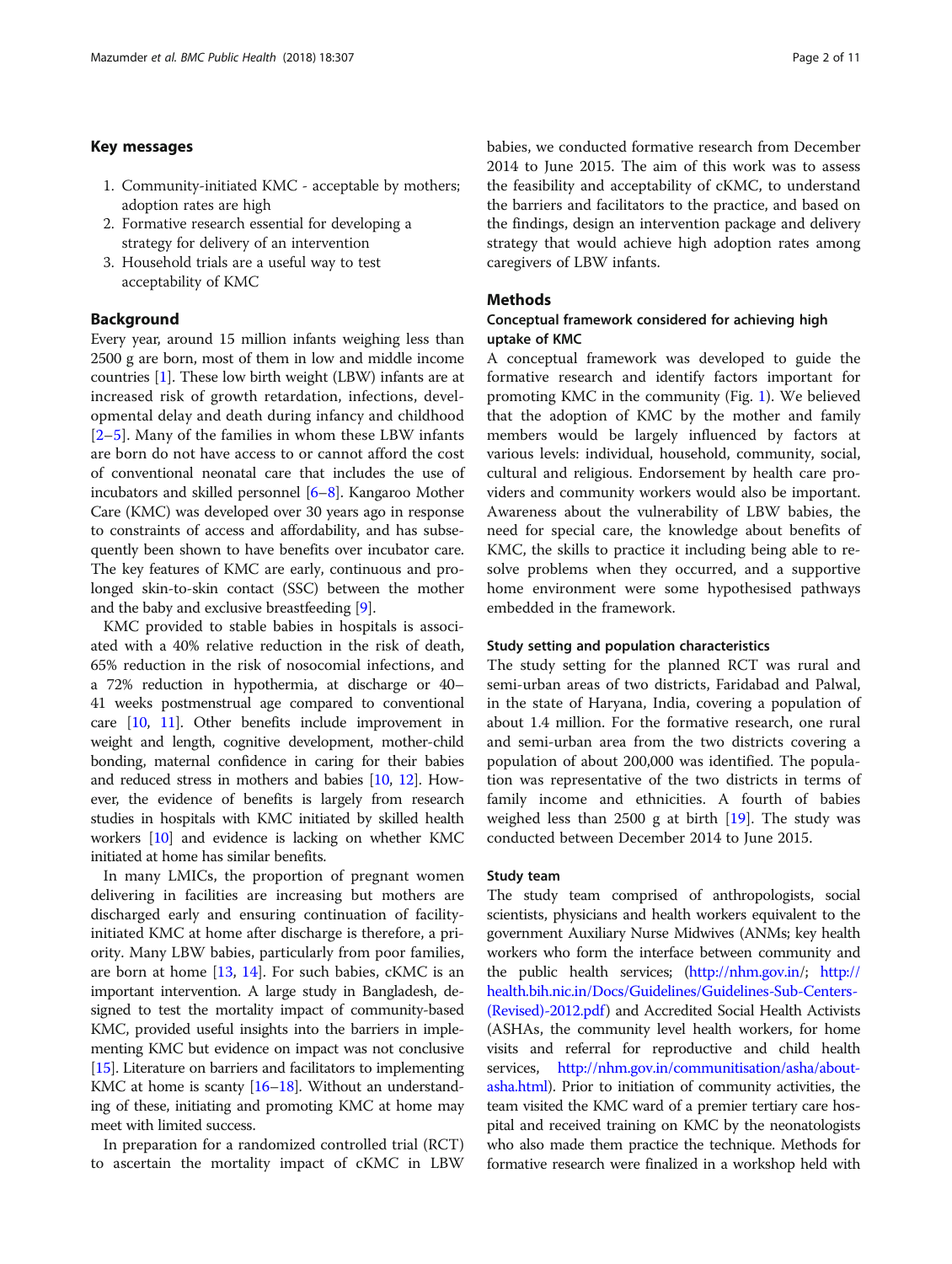<span id="page-2-0"></span>

study advisors (JM, RB, HS and ZH) and national experts. An international expert (ZH) trained the team in data collection and analysis.

## Data collection

Forty in-depth interviews (IDIs) were conducted with mothers of LBW babies within 10 days of birth. Information on births was sought from government ASHAs, traditional birth attendants (TBAs) and private health care providers practicing in the area.

Two focus group discussions (FGDs) were conducted with mothers and grandmothers of children aged less than 2 years. Two FGDs were also conducted with males – fathers and grand fathers. Each FGD had 8–9 participants. The topics covered were delivery and newborn caring practices, and knowledge and practices pertaining to babies born LBW.

Photographs of women practicing KMC were shown to participants and their reactions were observed. As no one recognized the practice, KMC was explained and feedback was taken on what the concerns would be if mothers were asked to practice KMC. The information collected was reviewed daily to identify gaps and additional data was collected, whenever necessary.

Two FGDs covering the same topics were also done with community workers (ASHAs and ANMs) working in the study area.

Household trials and developing a prototype intervention Based on initial findings of the formative research, a prototype intervention package was developed. The package included promotion of SSC for as long as possible during day and night, practiced in a position that the mother was comfortable (sitting, semi-reclining or supine with head raised); and promotion of optimal breastfeeding practices. These included early initiation of breastfeeding, feeding colostrum, not giving prelacteal feeds, feeding the baby on demand or every 2 hourly, at least 8 times in 24 h, and exclusive breastfeeding. Binders to hold the baby in KMC position designed by the study team and disposable diapers bought from the market were also offered. The intent of offering the latter was that we felt that home-made cloth diapers used in these communities would need to be changed whenever they got wet and this would necessitate removing the baby from the KMC position.

During household trials, the mother was visited daily in the first week and thereafter on alternate days. Frequent visits were made to understand whether KMC could be initiated at home, the duration of SSC in hours per day and number of days mothers were willing to practice, the number of days they actually practiced, perceived benefits, the problems encountered and possible ways to resolve them with the overall aim of achieving high adoption rates.

## Procedures for household trials

Babies weighing less than 2500 g were identified within 7 days of birth. Twenty-eight mother-infant pairs were identified; one mother had twin babies. We attempted to cover diversity in terms of rural and semi urban residence, young primipara and older multipara, religion and place of delivery (hospital and home). At the first visit, counselling was done by higher level worker (the study ANM).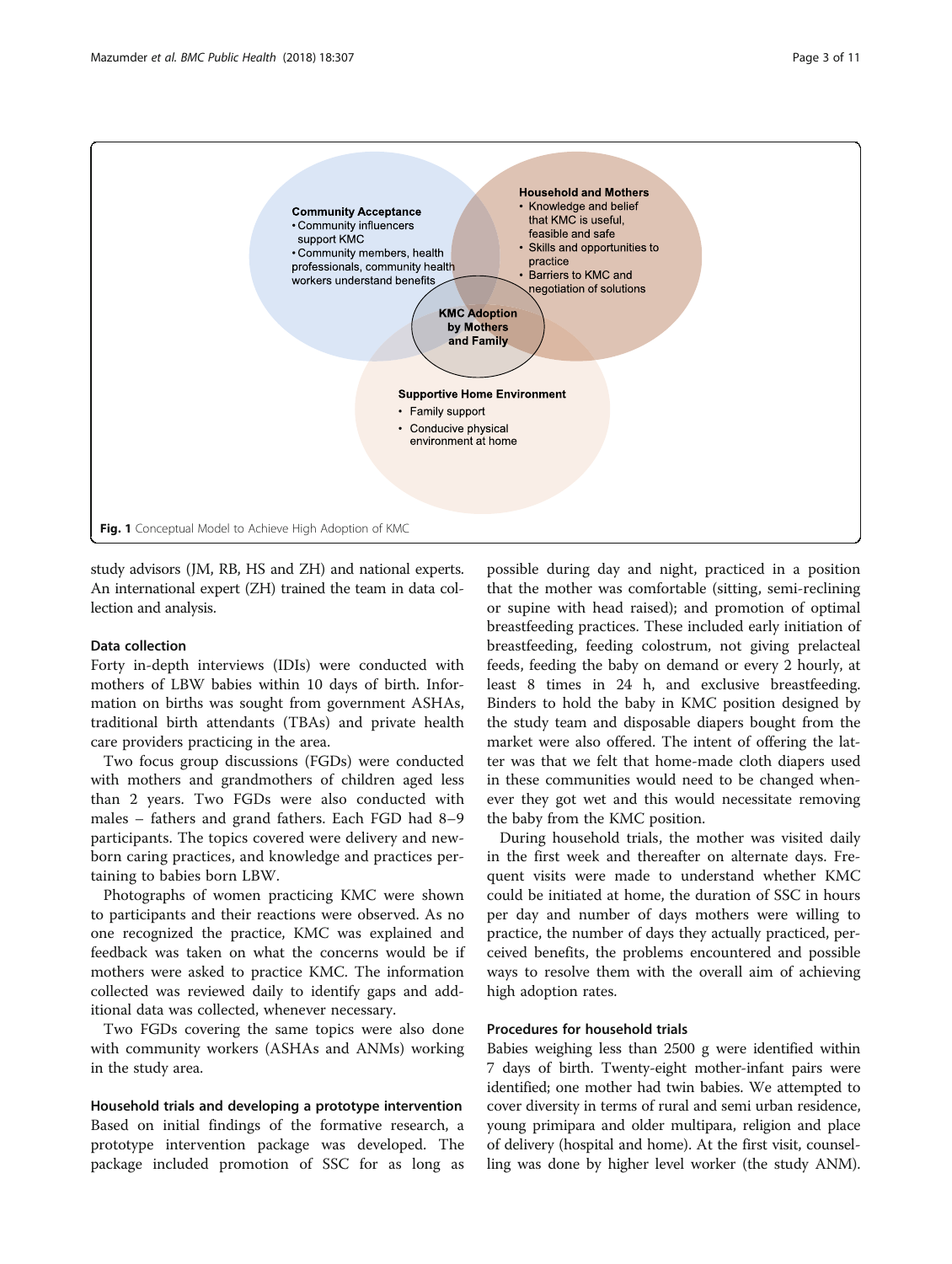The study ANM in the presence of the study ASHA helped the mother to initiate KMC at home, explained the technique and benefits to the mother and other family members and helped the mother put the baby in the KMC position. The mother was advised to practice it for as many hours as possible throughout day and night till the baby was aged 28 days or wriggled out; the latter indicating the baby did not want to stay in that position. Binders and disposable diapers were offered.

The subsequent home visits were made by the study ASHA; ANMs were called only in case of problems.

Home visits were made daily during the initial week and subsequently on alternate days till the baby was aged 28 days. During this visit, the mother was asked to share her experiences. A counselling guide listing problems reported and their resolution by the study team was developed and updated. The common barriers reported and solutions accepted by mothers are summarized in Table [1.](#page-4-0)

## Data analysis

Data was analysed on an ongoing basis in NVivo (version 11.0) using thematic analysis. Anonymized data were analyzed in the local language so the researchers stayed as close to the participant's verbatim as possible. Each interview with the respondent was recorded with prior written informed consent. These interviews were expanded and transcribed. The transcriptions were reviewed by the study co-ordinators, these were read carefully to understand and identify the emerging themes. Provisional categories were developed and refined after group reviews and a final set of key themes and sub themes were identified. Excerpts from the original transcripts were included in the analysis.

A bottom up analytical approach was used to understand the experiences and perspectives of the participants by coding and categorizing their stories and responses under identified themes and sub themes. The codes were grouped on the same topic into themes and sub themes. The total number of times a theme appeared and the total number of respondents with the theme were analysed. A matrix of framework analysis was prepared to display the themes, sub themes and respondent characteristics (case and theme based analysis).

## Results

## Characteristics of the participants

The mean age of mothers was 23.2 (SD 3.5) years. A third of mothers had never been to school, four-fifths lived in extended families (an extension of nuclear family to include grandparents and other relatives). Around 15% were Muslims and the remaining Hindus.

The mean (SD) age (in years) of grandmother, grandfathers and fathers was 52.5 (SD 10.7), 57 (SD 11.6) and 25 (SD 5.6) respectively.

## Findings

As the findings from mothers and grandmothers were similar, these are presented together. Similarly, the findings from fathers and grandfathers were mostly identical and are therefore, reported together. Findings from interactions with community health workers are presented separately.

## Perception of babies born small or before time and need for special care

When asked about characteristics of babies who are born small or before time, and whether it is possible to differentiate these babies from normal babies, a tenth of the mothers and grandmothers mentioned that birth weights are used to categorize babies as normal or small. About two-fifth mentioned that babies born small are weak. Other characteristics mentioned were that these babies are small in size (60%), feel lighter (halka; 52%), are pale (30%), look like old persons with wrinkled skin (25%) and do not cry at birth (3 respondents). However, they were not aware of what the birth weight of a normal baby should be and said that they only became aware of a problem in the baby with regard to weight when informed by doctor, nurse or ASHA [\(http://](http://nhm.gov.in/communitisation/asha/about-asha.html) [nhm.gov.in/communitisation/asha/about-asha.html](http://nhm.gov.in/communitisation/asha/about-asha.html)).

Around three-fourth of mothers and grandmothers said that they were aware that some babies were born 'before time' or 'samay se pehle'. The characteristics of such babies are that they are weak (kamjor) compared to babies born timely, unable to feed (doodh nahi pe pate), look unwell (dekhne me bimar), movements are less than that of normal babies (samanya baccho ke mukabale mein kam hilte-dulte hain), they have thin arms and legs (patle haath aur pair) and small face and eyes (chhota chehra aur aankhe), feel like jelly (gilgila hote hai) and have less blood (khoon ki kami).

"Such babies sleep most of the time, do not wake up even if they are hungry, and cry very less. They are very fragile and therefore require to be treated in a special way, even at home" (Mother)

Three-fourths of mothers and grandmothers said that babies born small or before time need special care because they are weak, at higher risk of falling ill frequently and therefore need an incubator. "Babies that are born weak need special care. They are usually kept in glass (sheesha) for 10-15 days. After they are out of glass, they should be protected from cold, bathed less frequently, wrapped in cotton or clothes, given 'ghutti' (locally-prepared herbal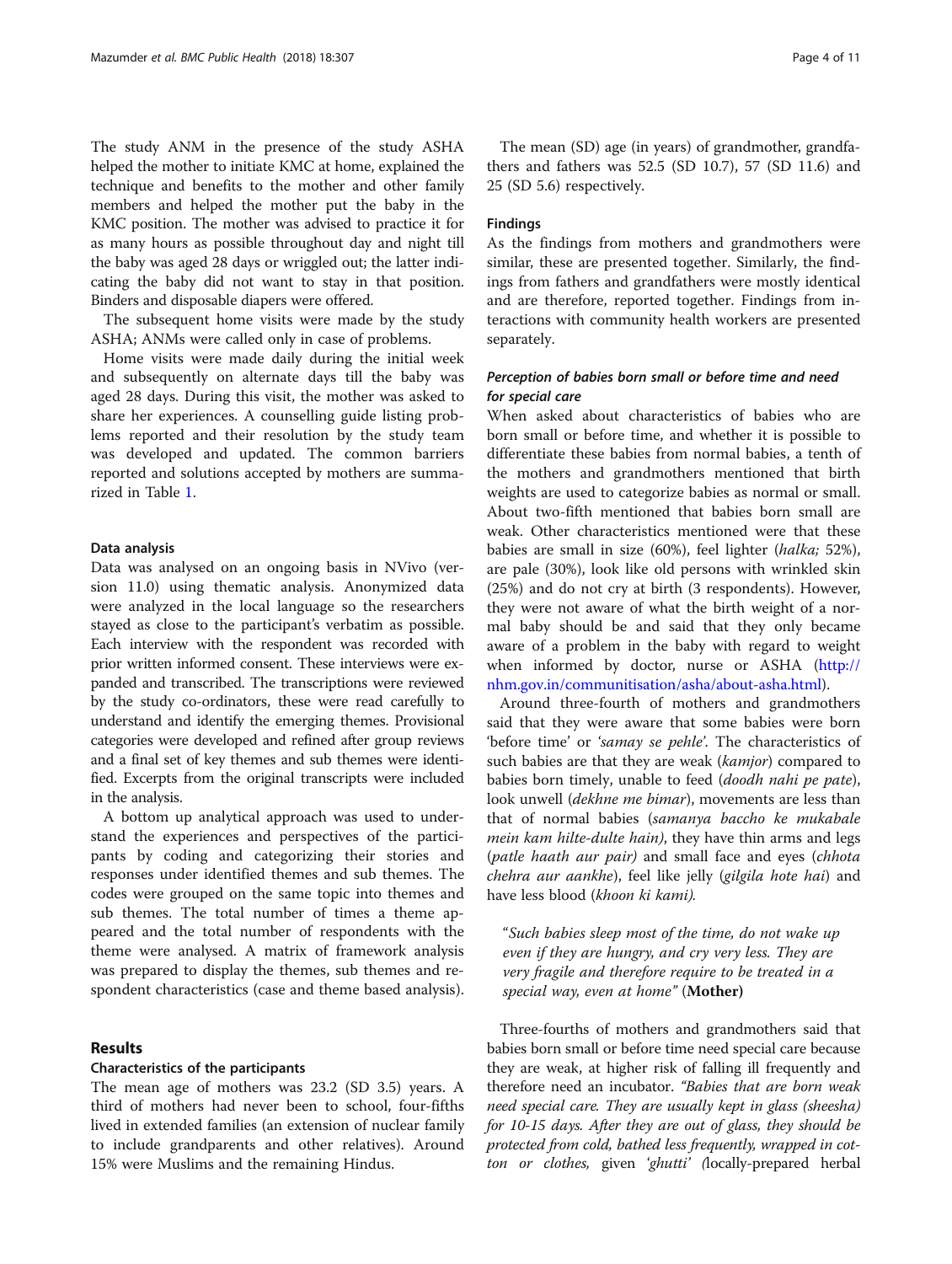## <span id="page-4-0"></span>Table 1 Barriers and Feasible Solutions

| Barriers Reported                                                                                                                                                       | Feasible Solution(s)                                                                                                                                                                                                                                                                                                                                                                        |
|-------------------------------------------------------------------------------------------------------------------------------------------------------------------------|---------------------------------------------------------------------------------------------------------------------------------------------------------------------------------------------------------------------------------------------------------------------------------------------------------------------------------------------------------------------------------------------|
| For exclusive breastfeeding                                                                                                                                             |                                                                                                                                                                                                                                                                                                                                                                                             |
| Baby too weak to suck                                                                                                                                                   | Mothers counseled and demonstrated with hands on practice on<br>feeding expressed breast milk                                                                                                                                                                                                                                                                                               |
| Colostrum discarded; pre-lacteal feeds given; feel that baby<br>needs water during summer                                                                               | Counseled about benefits of feeding colostrum; exclusive breastfeeding<br>and disadvantages of pre-lacteal feeding. Also counseled about adequacy<br>of water content for the baby in breast milk                                                                                                                                                                                           |
| Scanty milk flow soon after birth; inadequacy of breast milk,<br>feels that baby should be given top milk                                                               | Explained to mothers that baby does not need milk in large volumes<br>during the initial few days after birth and that frequent breastfeeding<br>increases milk flow                                                                                                                                                                                                                        |
| Inverted, small or cracked nipples; engorged breasts, breast abscess                                                                                                    | Demonstration on use of syringe to pull out nipple; feed expressed breast<br>milk till cracked nipple heals; mothers taught to practice hot fomentation<br>and express breast milk; facilitated referral for treatment of breast abscess                                                                                                                                                    |
| No milk secretion, mother severely ill                                                                                                                                  | Lactation support provided. If mother severely ill, option of breast feeding<br>by wet nurse suggested to the family. If not available, top milk advised<br>with appropriate hygiene and preparation methods                                                                                                                                                                                |
| For continued skin-to-skin contact                                                                                                                                      |                                                                                                                                                                                                                                                                                                                                                                                             |
| Heat and humidity, especially during summers                                                                                                                            | Family counseled to use fan or cooler without exposing baby directly or<br>use hand fans during power cuts. Water sprinkled on floor, floor mopped<br>with cold water to reduce room temperature                                                                                                                                                                                            |
| Lack of privacy                                                                                                                                                         | For single room homes, partition with cloth, plastic curtain or a vertically<br>placed jute cot was used for privacy. In households with more than one<br>room, mother moved to a separate room.                                                                                                                                                                                            |
| Abdominal pain post delivery, postpartum fatique, mother ill<br>or too weak                                                                                             | Mother assisted to sit comfortably using pillow or soft clothes and change<br>positions often (semi-reclining, supine) or give KMC while moving around.<br>Family members counseled to help mother and to give adequate food to<br>the mother. Mothers referred to health facility if unwell. If other family<br>members not available, encouraged to call relatives or neighbours to help. |
| Reluctance to wear front open clothes either due to cultural<br>reasons or shyness                                                                                      | Long binders similar to shirts worn in the setting that cover the mother's<br>body, designed. Alternatively, mothers advised to wear husband's shirts or<br>night gown.                                                                                                                                                                                                                     |
| Heat from mother's abdomen gets transmitted to baby causing<br>diarrhea or vomiting, concern that baby's stomach would get<br>pressed and cause vomiting                | Counseled that heat from mother's body is essential for a LBW baby<br>who is unable to maintain own body temperature. Baby feels<br>comfortable and secure when placed on mother's body and the<br>stomach does not get pressed in this position                                                                                                                                            |
| Concern regarding possibility of injuring umbilical stump and<br>bleeding in SSC due to friction with mother's skin                                                     | Family counseled and reassured that SSC position does not cause friction<br>or injury to umbilical stump.                                                                                                                                                                                                                                                                                   |
| Fear of neck deformity in baby if kept with head turned on one side,<br>in the same position for long; difficulty in placing baby in SSC due<br>to lack of neck control | Counseled that KMC position, if followed correctly, does not cause<br>deformity; and baby's neck is well supported and rests on mother's<br>breasts;                                                                                                                                                                                                                                        |
| SSC would be interrupted as the baby needs to be removed from<br>SSC frequently to clean stool                                                                          | Mothers demonstrated on how to clean the baby without removing from<br>SSC position                                                                                                                                                                                                                                                                                                         |
| Concern that baby would not allow the mother to resume routine<br>work after the period of rest is over due to excessive attachment                                     | Counseled about the importance of doing KMC and its long term effect<br>on baby's growth and development. Also that KMC promotes healthy<br>bonding rather than dependency.                                                                                                                                                                                                                 |
| Fear that mother's infections could pass on to the baby through sweat                                                                                                   | Family counseled and assured that infections are not transmitted<br>through sweat                                                                                                                                                                                                                                                                                                           |
| Refusal to undress the baby for KMC in winter; feared that the baby<br>will catch cold                                                                                  | Family advised to keep doors and windows shut and use room heater,<br>whenever possible. Mother demonstrated on how to undress baby<br>after placing in SSC position; use of sleeveless front open woolen<br>sweaters promoted for the baby in families who insisted on woolen<br>clothing                                                                                                  |
| Apprehensions about giving SSC at night: fear of suffocating or<br>smothering the baby if she falls asleep and turns to her side<br>crushing the baby                   | Demonstrated how to lie down with support on either side with pillows<br>or blankets, or rolled up old clothes (if pillows not available) to prevent<br>her from turning on her side. This way they could avoid smothering the<br>baby while asleep                                                                                                                                         |
| Inability to practice SSC while moving around                                                                                                                           | Mother encouraged to use binders                                                                                                                                                                                                                                                                                                                                                            |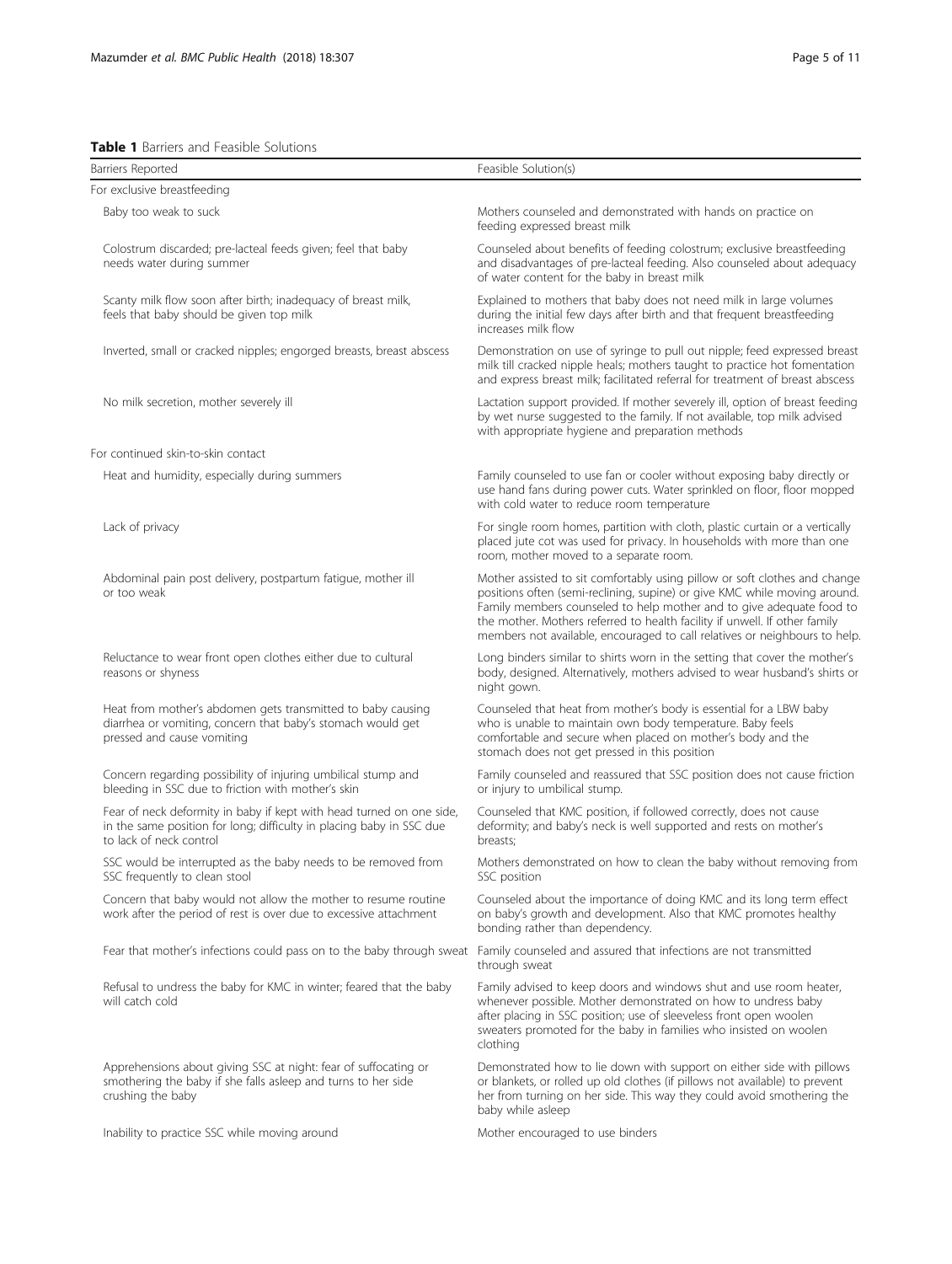Table 1 Barriers and Feasible Solutions (Continued)

| Barriers Reported                                                     | Feasible Solution(s)                                                                                             |
|-----------------------------------------------------------------------|------------------------------------------------------------------------------------------------------------------|
| Refusal to use tube top elastic binders: fear of suffocating the baby | Mothers demonstrated on placing baby in SSC in regular clothes.<br>Tube tops given to women who felt comfortable |
| Difficulty in doing KMC for twins                                     | Mother assisted in placing both babies in SSC simultaneously; family<br>members requested for help               |
| Time                                                                  |                                                                                                                  |
| Lack of time due to household responsibilities                        | Mother-in-law and other family members counseled and encouraged<br>to share household chores.                    |
| Limited family support, particularly in nuclear families              | Mother encouraged to call relatives or neighbors or practice KMC for<br>longer hours at night                    |

digestive liquid) to make them strong and breastfed frequently. Since they are unable to suck breast milk, buffalo milk or dibbe wala doodh (powdered milk) should be given" (Grandmother)

Quite unlike mothers and grandmothers, nearly fourfifths of the fathers and grandfathers were confused and unaware of birth weight or being born before time as being matters of concern. When asked what should be done if babies are born small, three-fourths of them said that such babies require special care, such as formula milk (upar ka doodh) or buffalo milk in addition to breast milk and oil massage to strengthen their bones. A few mentioned locally-prepared herbal digestive liquid for newborns (ghutti) as being necessary to aid digestion; around half suggested that a natural product extracted from deer (kasturi ki goli) needed to be given in winter to keep them warm.

Reactions to photographs showing mothers practicing KMC Most mothers and grandmothers were curious. Over half described the photographs as showing babies being put to sleep and the mother showing love to her baby. Three mothers out of the 40 said that baby was tied with cloth to prevent the baby from falling. Two mentioned that the babies were being provided with the mothers' warmth.

"The baby is kept close to the heart. He is covered with clothes so that he remains warm. The baby is sleeping and after breastfeeding, babies usually sleep comfortably in this position" (Mother)

A fourth of the mothers and grandmothers however, felt it was not a good practice to keep baby on the chest because babies would get used to mothers' smell and closeness and not leave the mother later when she has to do household chores after the initial period of rest. Only a tenth of the mothers and grandmothers had heard about SSC, either from a health worker or hospital and they described it as placing the baby on mother's chest because it helps in starting breast feeding, reduces need of incubator and promotes weight gain. However, none of them mentioned that it is for small babies or babies born before time. Only one mother had practiced SSC for her older child. She was advised to do so by a doctor from a primary health centre [\(http://nhm.gov.in/nrhm-compo](http://nhm.gov.in/nrhm-components/health-systems-strengthening/infrastructure.html)[nents/health-systems-strengthening/infrastructure.html](http://nhm.gov.in/nrhm-components/health-systems-strengthening/infrastructure.html)) to give SSC for 1 to 2 h each day after her baby was born. She had therefore practiced for 1 month, for an hour or two each day.

Only two fathers and grandfathers responded that the baby will receive mother's warmth and protection from cold with KMC and that it would lead to increased weight gain.

## Views on whether it would be possible for mothers to practice KMC at home

Nearly all mothers and grandmothers said mothers will practice KMC at home in spite of any difficulties that they encounter. Some concerns reported were profuse sweating in mother leading to skin rash in the baby during summer when heat and humidity were extreme and lower back ache because of remaining in one position for long and inability to do household chores (Table [1\)](#page-4-0). Placing rolled up clothes, blankets and pillows as back support rather than insisting that mothers place the bed against the wall for back support was easily accepted because of the belief that if placed against the wall, evil spirits would enter the mother's body. They however, said that KMC was only possible to do after 7 to 10 days of age as the cord falls off by that time and only then the baby can be placed on the mother's chest. The concern for starting KMC before the cord falls is that it could rub against the mother's skin, while in KMC position, and this could lead to bleeding in the cord stump.

Four-fifths of the mothers said round-the-clock KMC is not possible as mothers are weak post delivery, have backache and require rest especially at night. Also, babies may be smothered if the mother falls asleep. However, a longer duration was possible to give if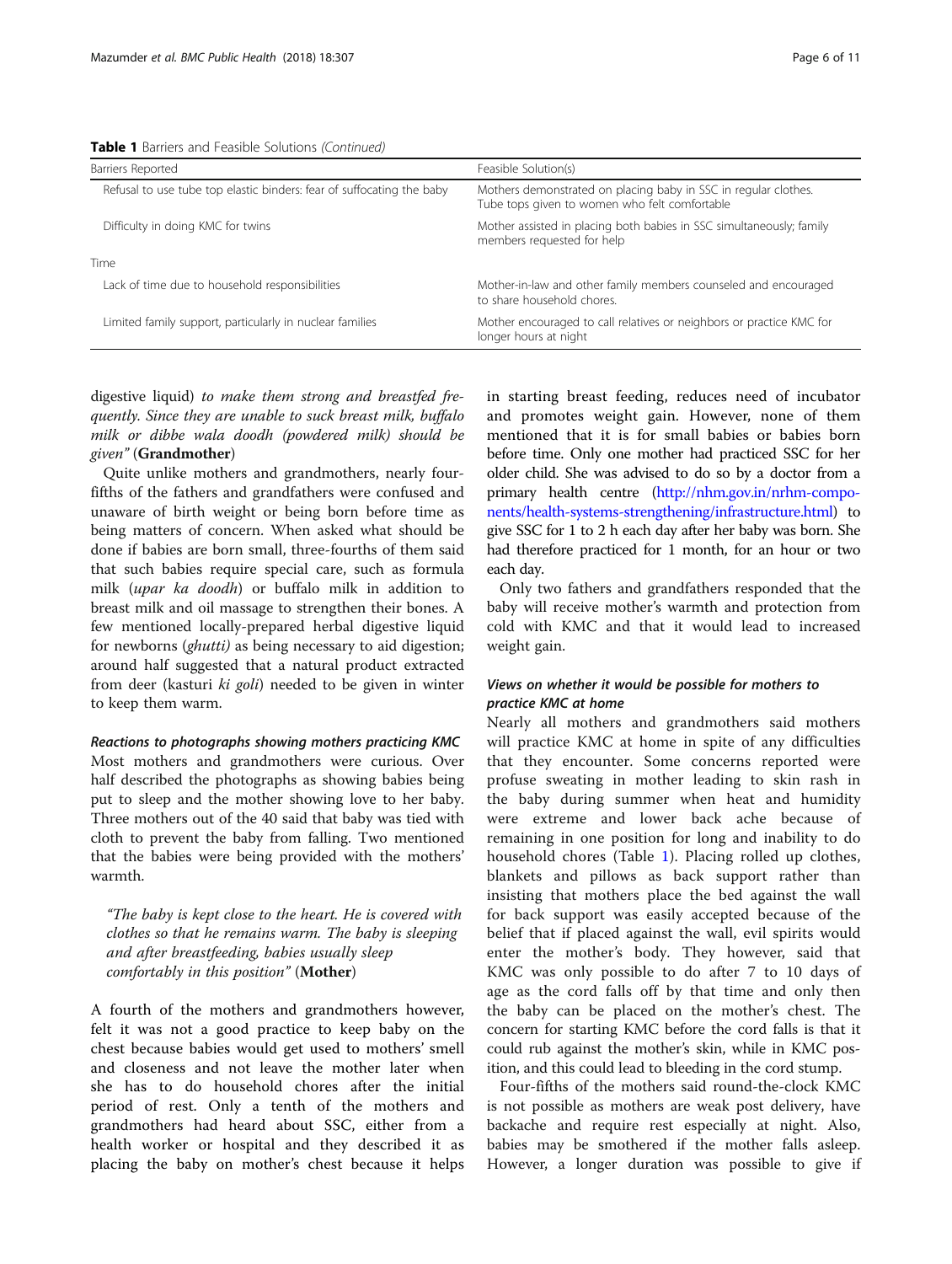grandmothers and other family members helped the mother in doing KMC and this would be possible in extended families. Most grandmothers said that the mother can do KMC for half hour to one-and-a half hours at a stretch, 3 to 4 times a day.

"The mother can keep the baby in this position for one-and-half hours only, she cannot sit for long. A longer period for more than 2 hours at a stretch is possible only while lying down. She can do like this for 3-4 times a day. If mother falls asleep, the baby will be smothered" (Grandmother)

However, all grandmothers agreed that since mothers do not do any household chores for some time after delivery, practising KMC should be possible at least during this time.

When disposable diapers were offered to the mother to use instead of home-made ones as there may be leakage from the latter if the baby passed urine or stools in the KMC position, most mothers and grandmothers were reluctant to use these for babies. They feared that use of thick diapers would result in skin rash, skin peeling, and the edge of diaper may hurt the umbilical stump. Besides, disposable diapers were believed to be unhygienic as they trapped urine and stool for long periods. Also, because of their thickness, they may increase the gap between the legs, leading to future deformity. Only two mothers mentioned the benefits of using disposable diapers i.e. they absorbed urine without feeling wet. Almost half the mothers reported using old folded cloth in triangular shape as diapers. The passing of urine by the baby while in the KMC position was not perceived to be a problem as the volume was less and would dry off quickly. The mother would need to clean herself only after the baby passed stools.

The views of fathers and grandfathers on whether mothers would be able to practice KMC at home was positive; they too felt that mothers get the 40-days period of rest after delivery and during this time it would be possible to practice KMC.

## Availability of family support for practising KMC at home

When asked whether other family members could also help with KMC, about three-fourths of the mothers said that other family members, including fathers could help. Mothers would first do KMC themselves and when tired ask other family members. Grandmothers said they would be willing to help as it was beneficial for their grand children. Both mothers and grandmothers agreed that males (fathers or grandfathers) will not want to do KMC.

"The male members work outside home and return late at night and are tired. They will not like the smell of urine and stool of the baby but some fathers may keep the baby on their chest before sleeping" (Mother)

A few mothers said that since child care is the responsibility of the mother alone, no one in the family would help; however, the father may agree to help for a male baby. Mothers and grandmothers were unsure whether mothers in urban areas would be able to practice KMC as most families in the urban areas are nuclear with no additional family members. Mothers in nuclear families had to resume household chores soon after delivery, as early as the next day. In such cases, they suggested that relatives could be called to help.

When fathers and grandfathers were asked whether they would help in doing KMC, the majority said that they would be too scared to handle such small babies. Also, in rural areas, men do not like the idea of placing the baby against their chest. Two fathers said they would keep the baby in the KMC position but only for a few hours and that too while the baby was asleep after a feed, or at night. They would do this so that their wives would get some time to sleep.

#### Views of community health workers (ASHAs and ANMs)

As ASHAs and ANMs have deep understanding of the community, in addition to knowledge about KMC and its benefits, their views on practicing KMC at home, anticipated barriers and enablers were explored.

All ASHAs and ANMs were aware of KMC and its benefits for LBW and preterm babies. They said that KMC could be practiced at home at least for the initial 1 to 1.5 months post delivery, when mothers in most homes are not required to do household work. However, the desirable duration of KMC reported by the health workers was an hour each time and 3 times a day (morning, afternoon and night). Few ASHAs and ANMs mentioned that mothers-in-law may disapprove as the baby would get used to mother's smell if kept close, making it difficult for the mother to resume household responsibilities later.

Other anticipated difficulties reported were lack of family support, non-conducive home environment such as lack of availability of a separate chair or bed to do KMC, limited privacy in extended families, the heat and humidity in summer, backache, painful episiotomy stitches and not being able to wear front open clothes due to cultural reasons. They also suggested that mothers should be taught KMC in the hospital post delivery before discharge.

"Mothers don't sit on chairs; elders, male members, children and guests have right to chairs. Women are on the floor or jute cot (charpai). With everyone around, mother will be reluctant to undress. KMC in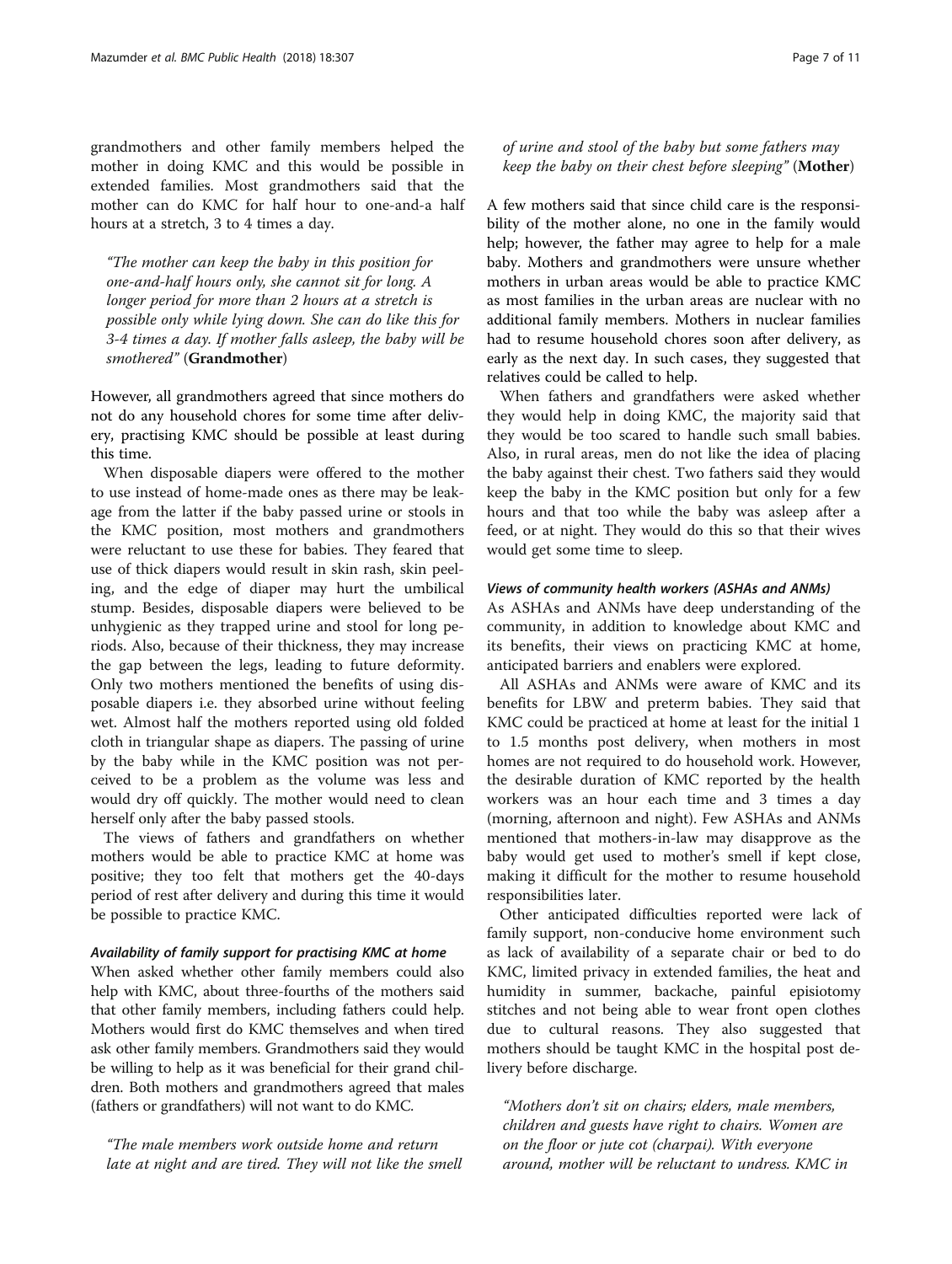summer will not be possible because of the heat and frequent power cuts."(ANM)

Quite unlike the mothers and grandmothers, the health workers believed that disposable diapers were necessary and that all families would like to use them except those who could not afford to buy them.

#### Recognition of KMC

Kangaroos were unknown in the community, except among health workers. Local names best describing the practice, were explored during IDIs and FGDs. Common suggestions were 'chaati se chipkana' (to stick to the chest); "pyaar se lena" (to hold with love); 'chaati se lagaana' (to place on the chest); 'maa ki mamta' (mother's love), 'jee bharke pyar karna' (love with all the heart); 'maa ki jhappi' (mother's hug) and 'bander jaise lagana' (place on mother like monkeys do). 'Chaati se chipkana' (to stick to the chest) was felt to be most appropriate as it indicated that the baby's skin would be in close contact with the mothers and did not indicate mere placing of the baby on the chest.

#### Household environment

For prolonged uninterrupted practice of KMC, several features within the home are important. These are availability of privacy, a toilet close to the mother's room, ability to regulate temperature and humidity, availability of sufficient ventilation and adequate light for mother-baby interaction, and appropriate back rest. Three-fourths of the mothers had access to a toilet within the household close to their rooms, only a quarter of mothers needed to go to the field for defecation. Though half of the households had natural light during the day, it was insufficient as windows were always kept shut. Mothers' rooms were dark requiring use of lights to be switched on even during the day. Rooms were poorly ventilated and hot and humid in summer. Using electric fans, coolers, watching television and listening to the radio were not recommended for recently delivered mothers, as these were believed to harm the mothers (who are considered to be weak post delivery) and their babies.

In the 6 weeks post delivery period, the usual practice was to place mother and baby on traditional cots with wooden frame, the khaat or charpai (bedstead consisting of a web of rope netting). These cots are preferred in this setting as families feel that the flexibility of jute prevents backache as it takes the shape of the mother's body. Besides, the jute can be easily washed to remove mother's blood and baby's urine and stools. Cots were often placed away from the wall to prevent evil spirits entering mother's body. This meant that the mother did not have back support.

## Key findings of the household trials

Twenty-eight mothers and 29 newborns (one set of twins) participated in the trials. The mean age of mothers was 24 years (SD 5). All deliveries, except one, were vaginal; one woman had undergone Caesarean section. All weighed less than 2500 g; 16 babies weighed < 2000 g. Two-thirds were facility births. The median age at which the team reached the mother at home was 40 h (range 2 to 167 h).

Around 60% of mothers said their baby was small. Of the two babies who were born preterm, both mothers said that the baby was born "before time".

Of the 29 babies, 1 died and received 1 day of KMC; 3 were referred to hospital post enrolment- a set of twins who received KMC for 8 days, one received KMC for 2 days, 2 moved away from the study area- one received KMC for 3 days and another received for 13 days. Of those not lost to follow up, KMC was continued in all until 7, 21 or 28 days of life. The mean duration of practicing SSC was 5.9 h (SD 3.2) per day. Around half the babies wriggled out at around 3 weeks of age.

In the HH trials too, around two-thirds of mothers did not like the disposable diapers when offered to them and continued to use home-made cloth diapers. Ten mothers used the binders to hold the baby in place. Interestingly, contrary to what was reported during interviews, in a quarter of the families, fathers and grandmothers did SSC.

The common barriers while practicing KMC reported during HH trials, along with the solutions to overcome these, are presented in Table [1.](#page-4-0)

All babies were fed colostrum after birth. A fifth of mothers gave pre-lacteal feeds such as tea, sugar or glucose water. Breast feeding was initiated within an hour of birth by half of the mothers; four-fifths were exclusively breastfed at 28 days. Twenty-two of the 28 mothers breastfed their babies on demand; or 8–10 times during the day and 4 to 5 times at night. Three quarters said that they were able to feed the baby while still in the KMC position.

## Factors motivating mothers to practice KMC

Mothers said that they liked doing KMC as their babies became healthy (25/28), gained weight (17/28), became active (16/28), fed better than before or fed more frequently (11/28) and suckled with greater strength (10/ 28). They also mentioned that their milk flow had increased. A quarter said their babies became beautiful (maluk lagti hai, mashaallah shakal bahut sahi lagti hai!), and the baby's face glowed (raunak aa gayi hai). Two mothers said their babies became calm, slept peacefully and did not fall ill as often as other siblings. Fourfifths of the mothers said they would recommend KMC to others to enable them experience the immense benefits that they had observed.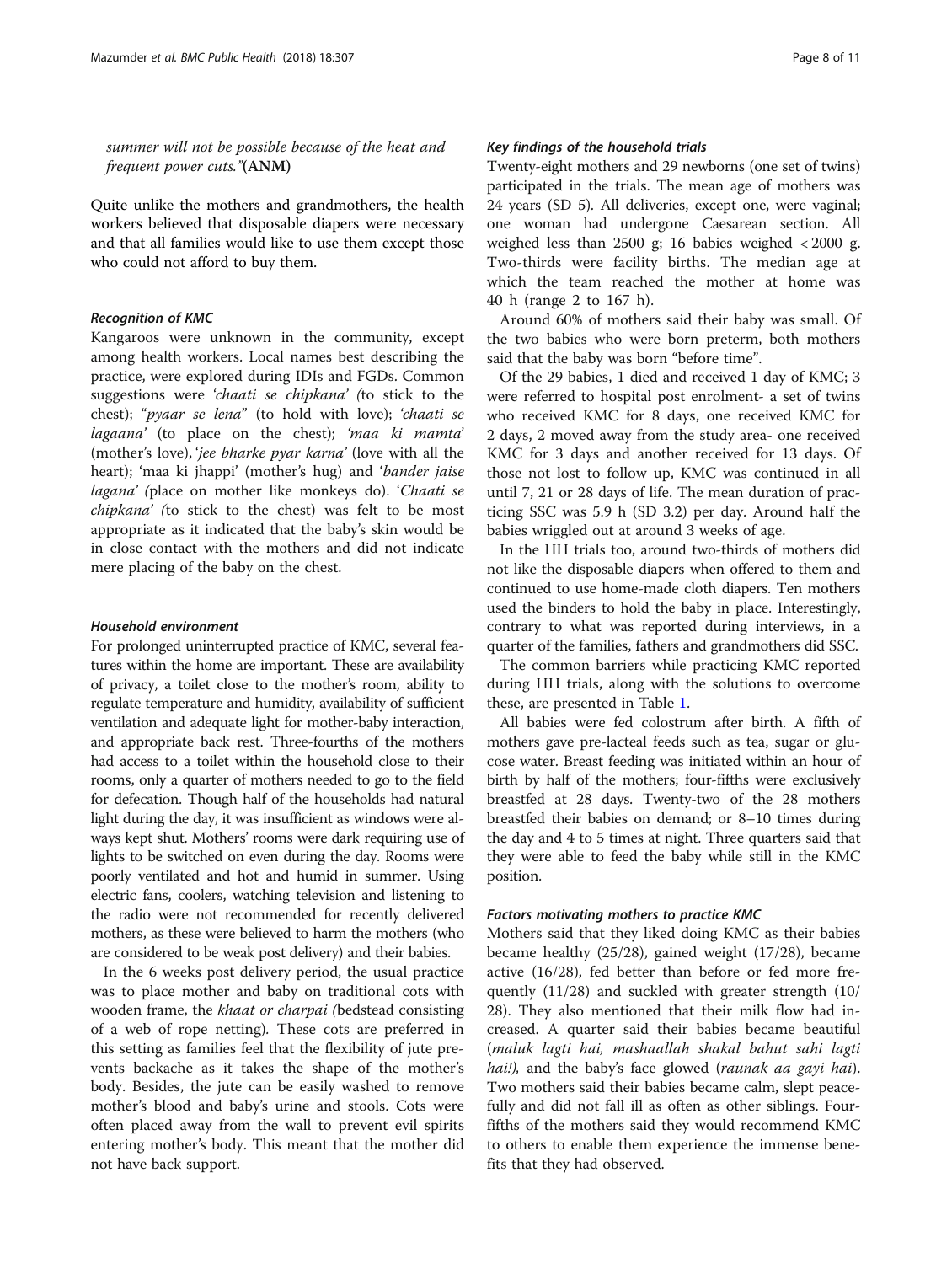Table 2 Lessons Emerging from Formative Research for the Randomized Controlled Trial

| <b>Issues</b>                                     | Role of formative Research in Shaping<br>Intervention Package for the RCT                                                                                                                                                                                                                                                                                                                                                                                               |
|---------------------------------------------------|-------------------------------------------------------------------------------------------------------------------------------------------------------------------------------------------------------------------------------------------------------------------------------------------------------------------------------------------------------------------------------------------------------------------------------------------------------------------------|
| How long to practice KMC and<br>for how many days | Scientific guidance on optimal<br>duration of practicing KMC per day<br>(in hours) and the total duration<br>(in days) was lacking. We advised<br>mothers to give KMC, preferably<br>for 24 h in a day and continue giving<br>till 28 days of infant age or till the<br>baby wriggles out (whichever was<br>earlier). Both these suggestions<br>emerged feasible and acceptable<br>in the formative research. These<br>findings served as an input in the<br>$main$ RCT |
| Position of mother in SSC                         | Supine and semi-reclining positions<br>were most comfortable and preferred.<br>The same were advised in the main<br>trial                                                                                                                                                                                                                                                                                                                                               |
| Use of Binders                                    | Women were not comfortable or<br>confident moving around or doing<br>household chores, with baby in SSC<br>supported by binders, feared that<br>baby will fall. Binders therefore, were<br>decided to be provided to only those<br>who ask for them                                                                                                                                                                                                                     |
| Use of Diapers                                    | Diapers were considered unhygienic<br>and thought to cause skin rash. Also,<br>it was believed that they increase the<br>gap between baby's legs leading to<br>deformity. Therefore, it was planned<br>to offer only to those who asked for.                                                                                                                                                                                                                            |
| Personnel to deliver the<br>intervention          | SSC initiation and support for initial<br>few days required skilled counselling,<br>effective demonstration, persistent<br>encouragement, empathy and<br>problem solving ability to bring about<br>behaviour change activation. ANM<br>like workers, with higher education<br>and skills were considered<br>appropriate for initiation; ASHAs<br>were able to support mothers during<br>follow up visits                                                                |
| Frequency of visit                                | Frequent visits needed initially, could<br>be reduced later. Substantial support<br>and encouragement needed during<br>first 3 to 4 days. Less frequent visits<br>needed subsequently once the<br>mother was comfortable doing KMC.                                                                                                                                                                                                                                     |
| Weight cut off for enrolment                      | Babies with birth weight $\geq$ 1500 to<br>≤2250 g were planned to be<br>included in the study, as babies<br>weighing > 2250 g did not stay in<br>SSC for more than 4 to 5 days<br>(wriggled out earlier) and those<br>weighing $<$ 1500 g required<br>hospital care.                                                                                                                                                                                                   |
| Age cut off for enrolment                         | Very early enrolment would not<br>be feasible for facility births. A<br>window period of 72 h of birth<br>was considered feasible to initiate<br>KMC at home                                                                                                                                                                                                                                                                                                            |

| <b>Table 2</b> Lessons Emerging from Formative Research for the |  |
|-----------------------------------------------------------------|--|
| Randomized Controlled Trial (Continued)                         |  |

| <b>Issues</b>                                               | Role of formative Research in Shaping<br>Intervention Package for the RCT                                                                |  |
|-------------------------------------------------------------|------------------------------------------------------------------------------------------------------------------------------------------|--|
| Involvement of male members<br>in providing KMC to the baby | Male family members participated<br>enthusiastically in providing SSC;<br>they were planned to be involved<br>from the outset in the RCT |  |

## Lessons for the design of the randomized controlled trial

The findings of the HH trials revealed that all mothers were willing to practice KMC when initiated at home once the benefits were explained to them and solutions devised to problems identified. KMC was practiced for several hours and benefits reported by all. Fathers and grandmothers supported mothers in doing KMC. Table 2 lists issues emerging from HH trials that provided inputs to the intervention package that was designed. Additionally, the barriers reported and solutions devised to overcome these (Table [1](#page-4-0)) would be used to develop a counselling guide for the RCT. The components of the final package for the RCT included initiation of KMC at home soon after birth, promotion and support for early, exclusive breastfeeding and continuous SSC till the baby is aged 28 days or wriggles out and no longer accepts KMC. Skilled higher level workers equivalent to government ANMs were thought to be more appropriate for helping mothers initiate KMC at home with subsequent follow up and problem solving being done by workers equivalent to government ASHAs. It was also felt that frequency of visits to the household could be reduced. For the RCT, we made the number of visits consistent with government guidelines with the addition of only two more visits [[20\]](#page-10-0).

## Discussion

This is the first experience from India, and possibly the world, to develop an intervention package to initiate KMC at home, using formative research including household trials. The development of the package took into account cultural beliefs, traditions and inputs from families to identify solutions to promote and support practices for a new intervention.

Our study indicates that recognition of small babies by appearance and their need for special care was prevalent in the community. Kangaroos were not recognized and KMC and its benefits were known by very few. In spite of concerns about feasibility, there was agreement that awareness of benefits would lead to high adoption rates of KMC. Fatigue, weakness, backache post delivery, mothers' poor health and lack of family support in nuclear families were identified as barriers. Enablers were the cultural practice of postpartum rest and family support in extended families. The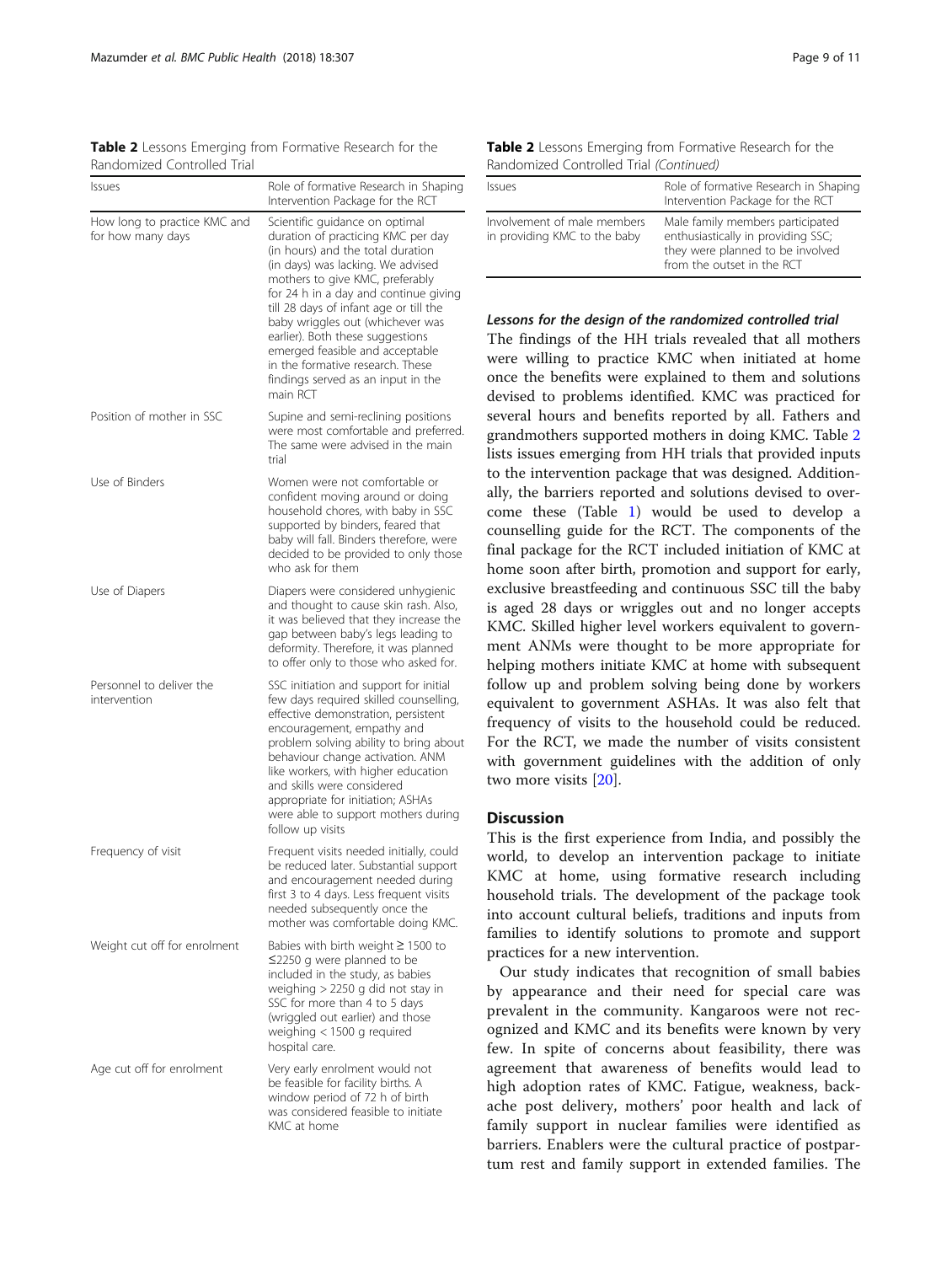observed improvement in baby's health seemed to be key motivators for adoption. Mothers were happy that their babies gained weight, looked healthy and beautiful, fed better, and became active and fell ill less frequently compared to their experience with previous LBW babies.

The study identified several suboptimal newborn caring practices such as giving of pre-lacteal feeds, bathing soon after birth and formula feeding. Introducing KMC for LBW babies may help displace such practices and positively influence home care practices.

Household trials provided a way to practically demonstrate to mothers the experience and practice of a new intervention and feel its benefits. They provided a more reliable assessment of the feasibility of intervention adoption. Several barriers and facilitators were identified, some of them reported by previously published studies [[21,](#page-10-0) [22\]](#page-10-0). The key barriers were lack of awareness of KMC among mothers, lack of help with KMC practice, fear of hurting infant, and mothers' pain and fatigue post delivery. Motivators included increased mother-infant attachment, feeling of confidence, satisfaction in seeing the baby grow and family support. Positive perceptions of health workers have also been reported by others [\[18](#page-10-0)]. Our study showed that repeated dialogue with the mother and family members together with practical support can boost adoption rates. In our conceptual model, substantial emphasis was placed on social acceptance and community endorsement of KMC as a mediator for adoption. However, during the HH trials, it was evident that individual counselling at family level along with support by study workers, in the absence of significant negative societal perceptions, was sufficient to result in high uptake of KMC. We also learned that fathers can play a significant role in KMC adoption and continued practice. Although mothers' and families' motivation and skills could be mobilized for adoption of KMC, the high adoption rates also reflect the intensity of good quality counselling and support. Programmes to support home-initiated KMC will require similar level of skilled workers and intensity of delivery to succeed.

Additionally, solutions to barriers when evolved through a participatory process involving the mothers and other family members and within the domains of their age old socio-cultural and traditional belief system were acceptable and sustainable.

The major limitations of the study were inability to test early initiation of KMC at home due to the high proportion of facility births. In absence of an objective measure of SSC duration, compliance to KMC was ascertained through mothers report, although surprise checks were made at home to reconfirm reported behaviour.

## **Conclusions**

cKMC is relevant for LMICs where home deliveries still occur, and babies born in facilities are discharged early. Formative research with household trials not only ascertained feasibility and acceptability of a relatively new intervention and its adoption, it also helped design the intervention package for a large randomised controlled trial aimed to ascertain mortality impact. High adoption rates can be achieved but require intense and skilled counselling with support. The government ASHAs and ANMs can be trained to initiate and support mothers at home to practice KMC. Considering that about 5% of all births are less than 2000 g, it seems feasible to implement KMC within the existing health system.

#### Abbreviations

ANM: Auxiliary Nurse Midwife; ASHA: Accredited Social Health Activists; cKMC: community-initiated kangaroo mother care; FGD: Focus group discussions; HH: Household; IDI: In-depth interview; KMC: Kangaroo Mother Care; LBW: Low birth weight; LMIC: Low and middle income countries; RCT: Randomized controlled trial; SSC: Skin-to-skin contact

#### Acknowledgments

We are thankful to Prof. Vinod K Paul and Prof. Ramesh Agarwal at All India Institute of Medical Sciences, New Delhi and Drs. ML Jaipal and SS Bisht at Swami Dayanand Hospital, Shahdara, New Delhi for the training provided to the study team.

We acknowledge the core support provided by the Department of Maternal, Newborn, Child and Adolescent Health, World Health Organisation, Geneva (WHO Collaborating Centre IND-96) and the Clinical Development Services Agency (an autonomous institute established by the Department of Biotechnology, Ministry of Science & Technology, Government of India).

#### Funding

This research was supported by the Centre for Intervention Science in Maternal and Child Health (RCN Project No. 223269) funded by the Research Council of Norway through its Centres of Excellence Scheme and the University of Bergen (UiB), Norway. The funding agency had no role in the design of the study and collection, analysis, and interpretation of data and in writing the manuscript.

#### Availability of data and materials

The datasets are available from the corresponding author on reasonable request.

#### Authors' contributions

SM, RPU, ST, BD, JK, MS, RG and SB have been involved in conceptualizing the framework and designing the study, conducting the research, acquiring data using qualitative methods, transcribing, summarizing, analyzing and interpreting the data. They have contributed substantially in drafting the manuscript and are accountable for all aspects of the work. They have approved the final version of the work being submitted. ZH, JCM, RB, HS and NB conceived the study, without whom the research would not have taken place. They have developed the conceptual framework, the study design, study implementation plan, ensured quality checks and data integrity throughout, worked closely with the data acquisition team, refining and improving at every step, developed analysis plan and contributed substantially in data analysis and interpretation. They reviewed the manuscript and provided critical intellectual inputs. They have approved the manuscript and are accountable for all aspects of the study.

#### Ethics approval and consent to participate

Formal approvals were obtained from the local Ethics Review Committee, Society for Applied Studies, New Delhi and Regional Committee for Medical and Health Research Ethics, Western Norway (REC West). Approvals were taken from state and local Government of Haryana, in order to seek their